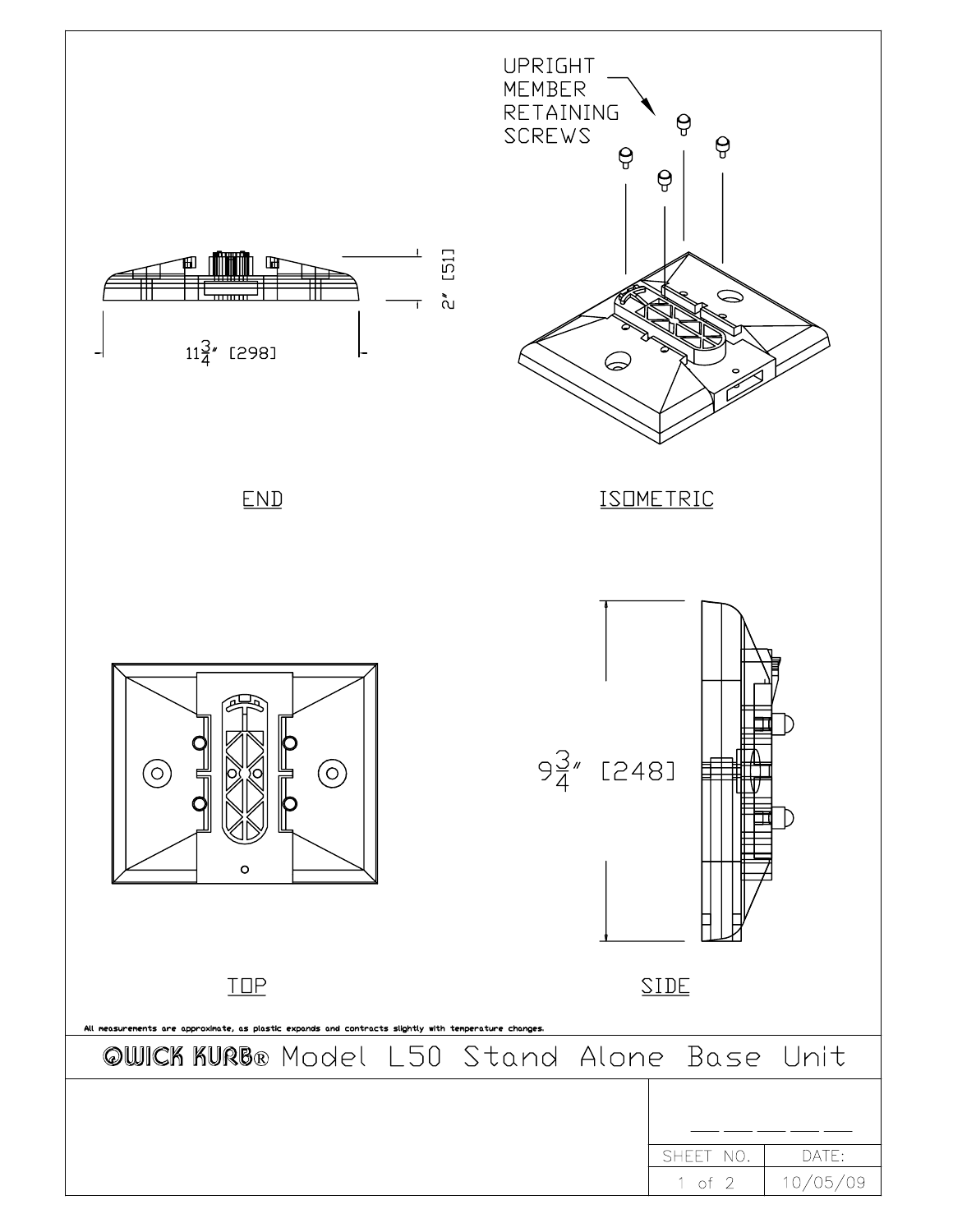The **QWICK KURB**<sup>®</sup> L50 Stand Alone Base Unit is used to secure the L104 MEGA MARKER<sup>TM</sup>, the L125 BIG BOLLARD<sup>TM</sup>, the L125sh<sup>TM</sup>, and other **QWICK KURB<sup>®</sup>**, INC. delineation devices to the road surface.

#### **CONTACT INFORMATION**

**QWICK KURB<sup>®</sup>, INC.**<br>1916 US 41 South Ruskin, FL 33570 Phone (813) 645-5072 Fax (813) 645-4856 www.qwickkurb.com

| <b>OWICK KURB<sup>®</sup> Model L50 Stand Alone Base Unit</b> |
|---------------------------------------------------------------|
|---------------------------------------------------------------|

| SHEET NO. | <b>DATE</b> |
|-----------|-------------|
| 2 of 2    | 10/05/2009  |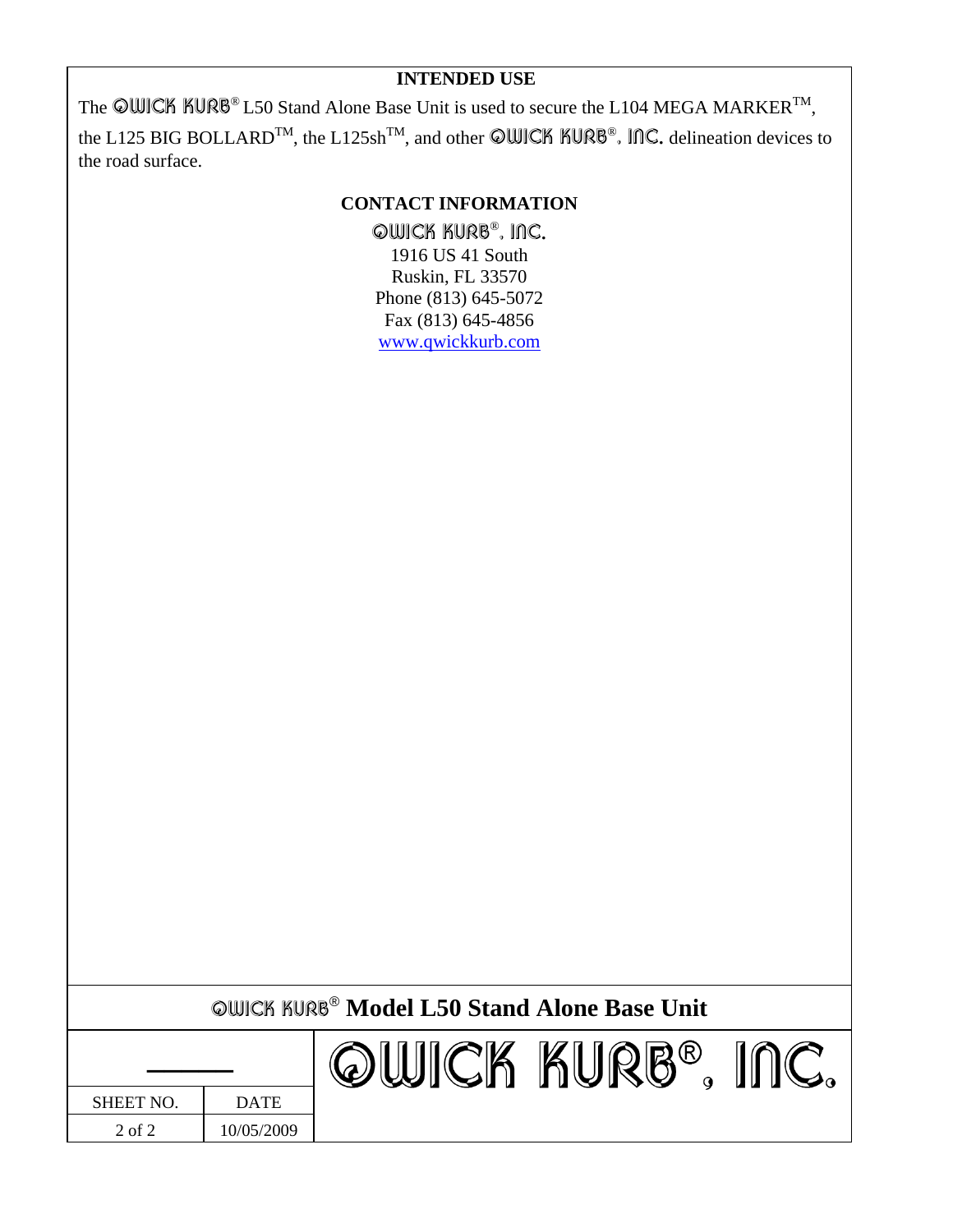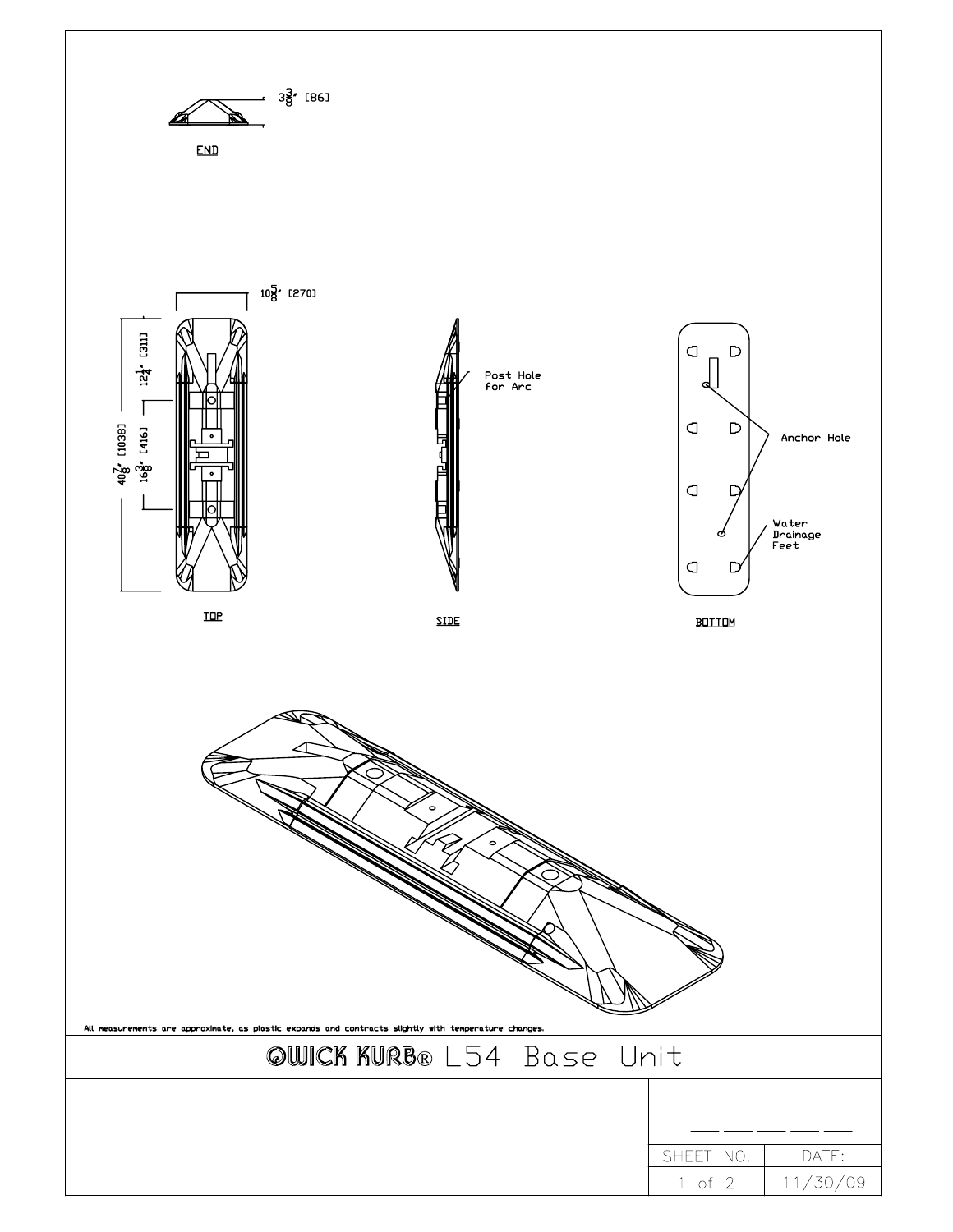The  $\textcircled{C}\text{WICK}$  KURB® Model L54 Base Unit is used to secure the L104 MEGA MARKER<sup>TM</sup>, the L125 BIG BOLLARD<sup>TM</sup>, the L125SH BIG BOLLARD<sup>TM</sup>(Short), and other ©WICK KURB®, INC. delineation devices to the road surface.

## **CONTACT INFORMATION**

QWICK KURB®, INC. 1916 US 41 South Ruskin, FL 33570 Phone (813) 645-5072 Fax (813) 645-4856 www.qwickkurb.com

|                  |             | <b>QUICK KURB® Model L54 BASE UNIT</b> |            |  |
|------------------|-------------|----------------------------------------|------------|--|
|                  |             |                                        | ICK KURB®. |  |
| <b>SHEET NO.</b> | <b>DATE</b> |                                        |            |  |
| 2 of 2           | 11/30/2009  |                                        |            |  |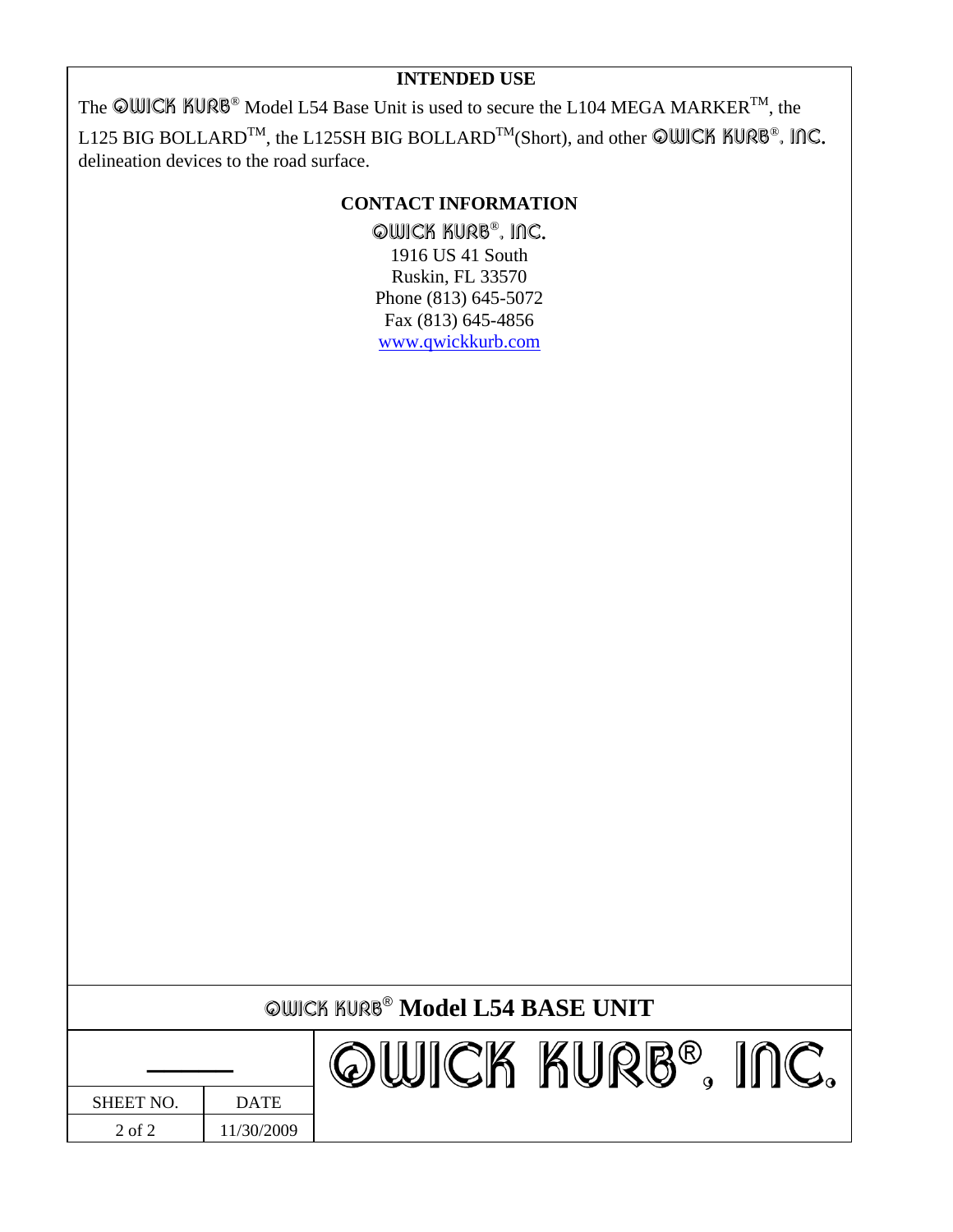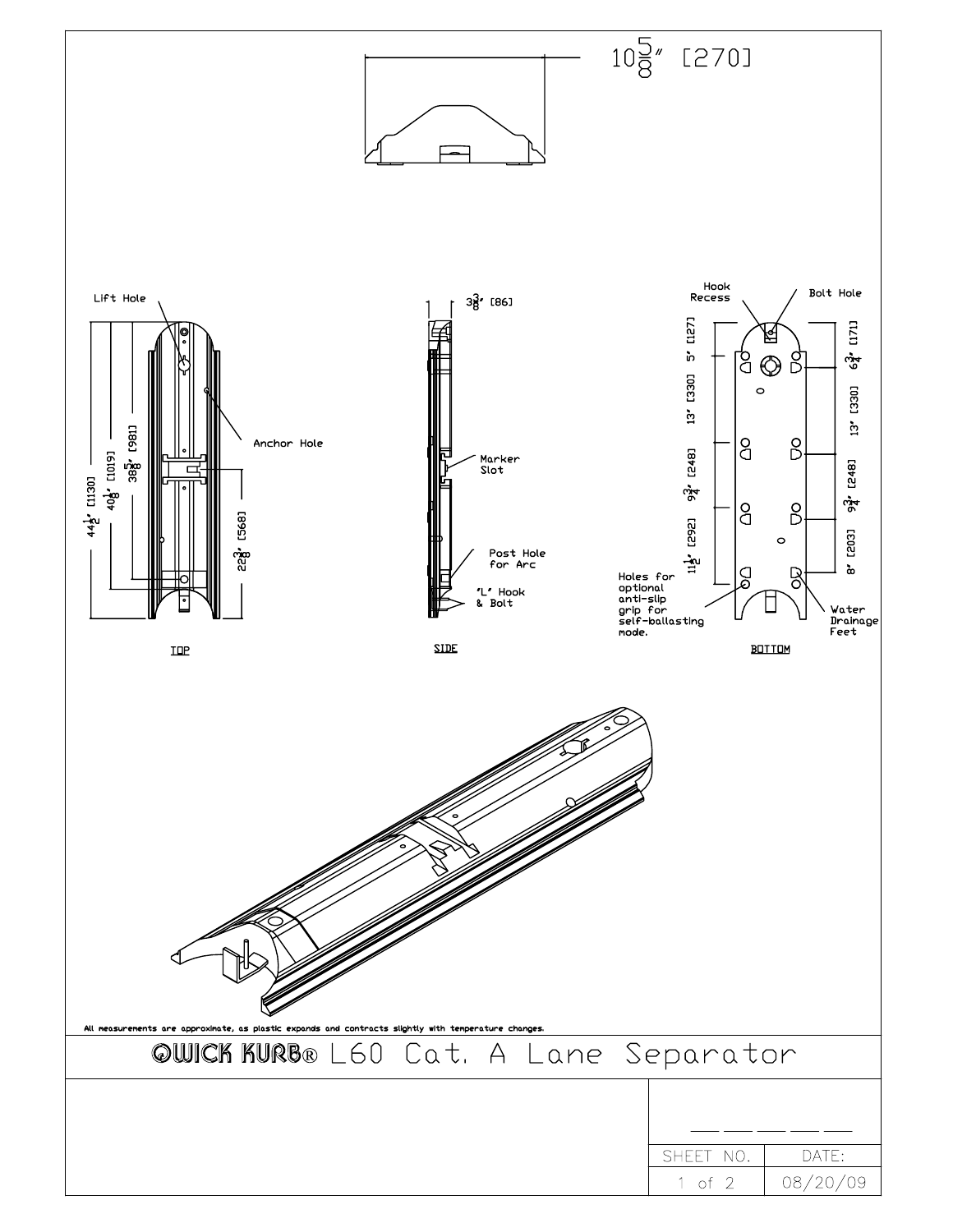The **QWICK KURB<sup>®</sup>** Category A Lane Separator is a longitudinal channelizer system of interlocking raised units, profile depicting retro-reflective arcs and reboundable vertical markers/bollards. The system is used instead of asphalt or concrete separators where a more forgiving separator is desired, or in lieu of mere delineators where more robust separation is needed. It provides superior guidance for motorists both day and night. It is ideal as a lane separator, as an edge guide, as a channelizer to ease traffic away from attenuators and restricted areas, and to channel in other desirable ways.

## **COMPONENTS**

The L60 Lane Separator unit is composed of recycled polyethylene, containing three PVC inserts and a stainless steel L-shaped connecting hook. The unit weighs approximately 36lbs [16 kg].

Each unit uses a  $3/8$ " x 2  $3/4$ "[10x70] bolt with washer and lock nut to connect adjoining units.

Optional accessories include reboundable vertical markers/bollards/signs and retro-reflective arcs to improve visibility.

#### **APPROVALS & ACCEPTANCE**

FHWA: WZ-109 http://safety.fhwa.dot.gov/roadway\_dept/policy\_guide/road\_hardware/workzone/pdf/wz109.pdf NCHRP 350 3,500PSI 90% Crush Standard Category A Standard

## **CONTACT INFORMATION**

**QWICK KURB®, INC.**<br>1916 US 41 South Ruskin, FL 33570 Phone (813) 645-5072 Fax (813) 645-4856 www.qwickkurb.com

QWICK KURB® Model L60 Category A Lane Separator

| <b>SHEET NO.</b> | <b>DATE</b> |
|------------------|-------------|
| 2 of 2           | 08/20/2009  |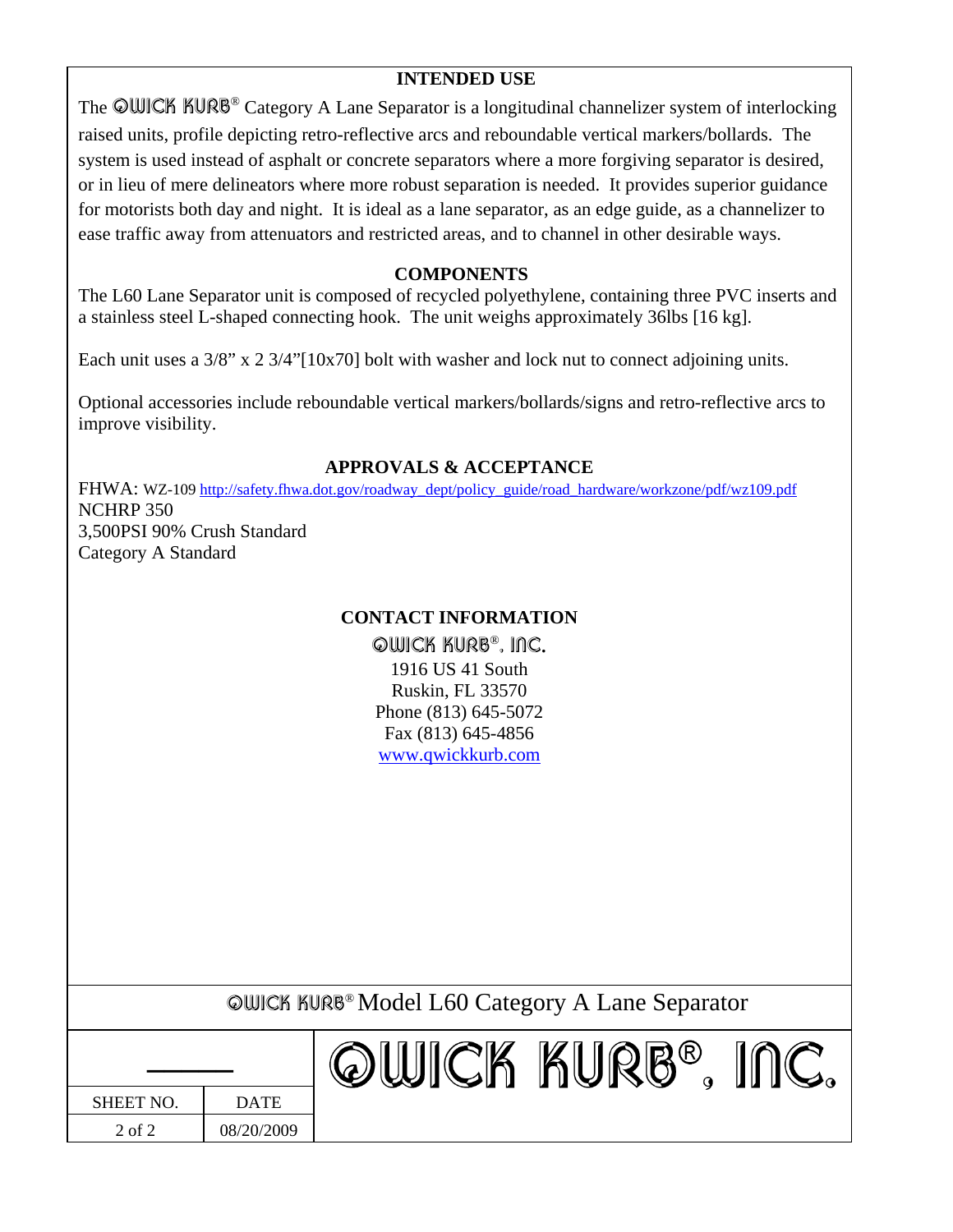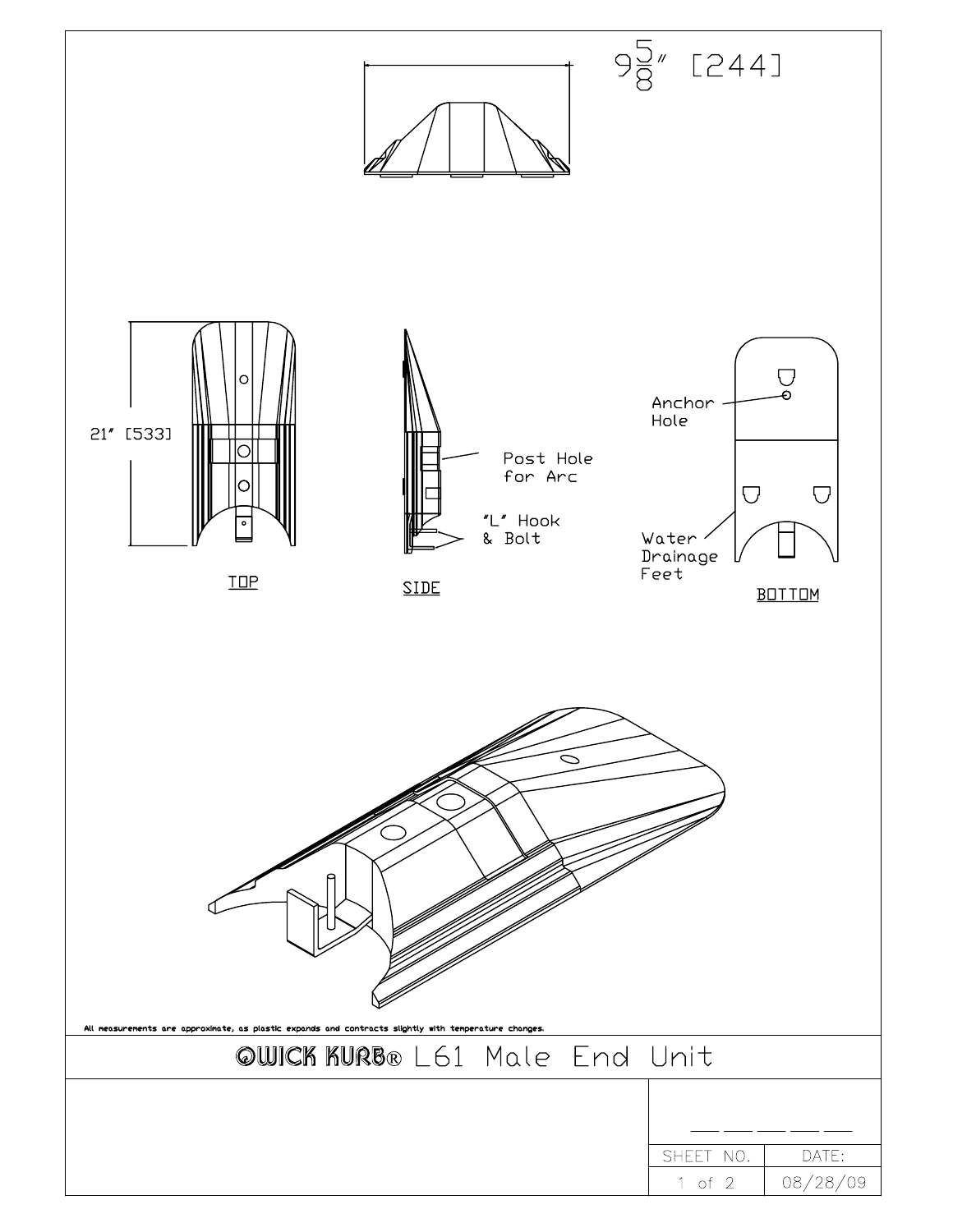| INTENDED USE |  |
|--------------|--|
|--------------|--|

The **@WICK KURB**<sup>®</sup> L61 Male End Unit connects to the adjoining L60 Separator at the beginning of each run of separators to create a gentle sloping face to tires of oncoming traffic.

# **CONTACT INFORMATION**

**QWICK KURB<sup>®</sup>, INC.**<br>1916 US 41 South Ruskin, FL 33570 Phone (813) 645-5072 Fax (813) 645-4856 www.qwickkurb.com

|                  |             | <b>QUICK KURB® Model L61 Male End Unit</b> |
|------------------|-------------|--------------------------------------------|
|                  |             | ``` KURB®                                  |
| <b>SHEET NO.</b> | <b>DATE</b> |                                            |
| 2 of 2           | 08/28/2009  |                                            |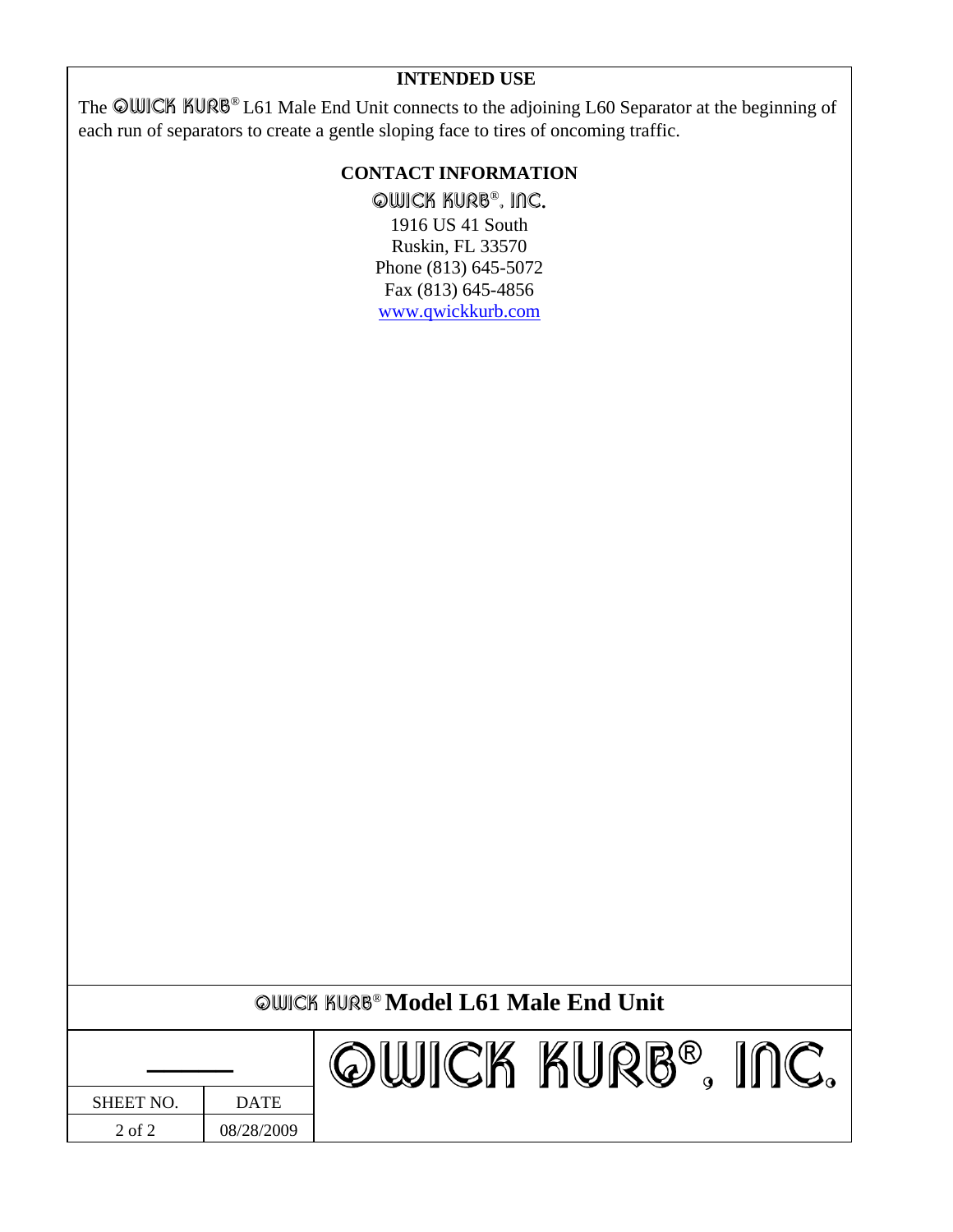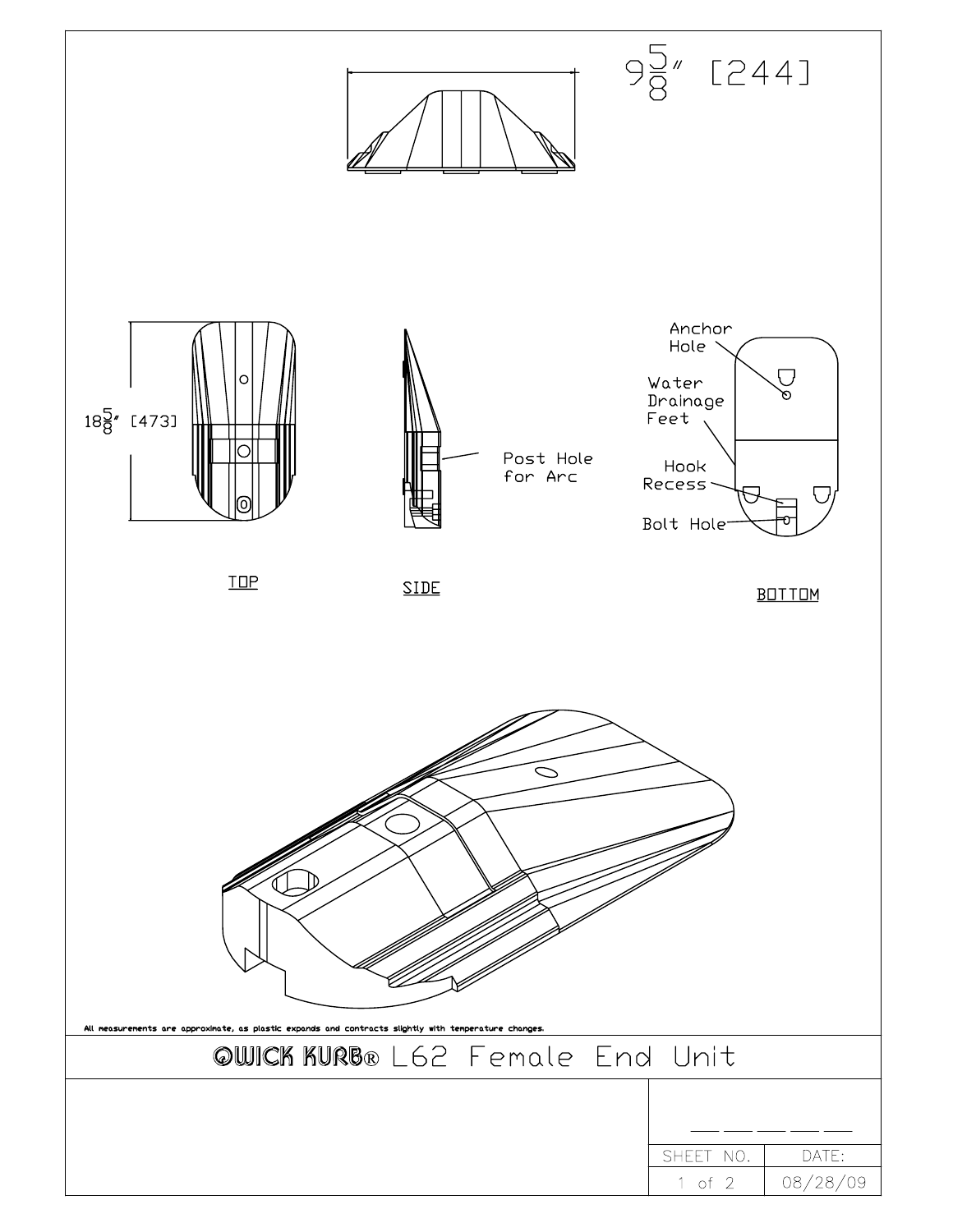The OWICK KURB® L62 Female End Unit connects to the adjoining L60 Separator at the end of each run of separators to create a gentle sloping face to tires of oncoming traffic.

## **CONTACT INFORMATION**

**QWICK KURB<sup>®</sup>, INC.**<br>1916 US 41 South Ruskin, FL 33570 Phone (813) 645-5072 Fax (813) 645-4856 www.qwickkurb.com

|                  |             | <b>QUICK KURB<sup>®</sup> Model L62 Female End Unit</b> |        |  |
|------------------|-------------|---------------------------------------------------------|--------|--|
|                  |             |                                                         | KURB®. |  |
| <b>SHEET NO.</b> | <b>DATE</b> |                                                         |        |  |
| $2$ of $2$       | 08/28/2009  |                                                         |        |  |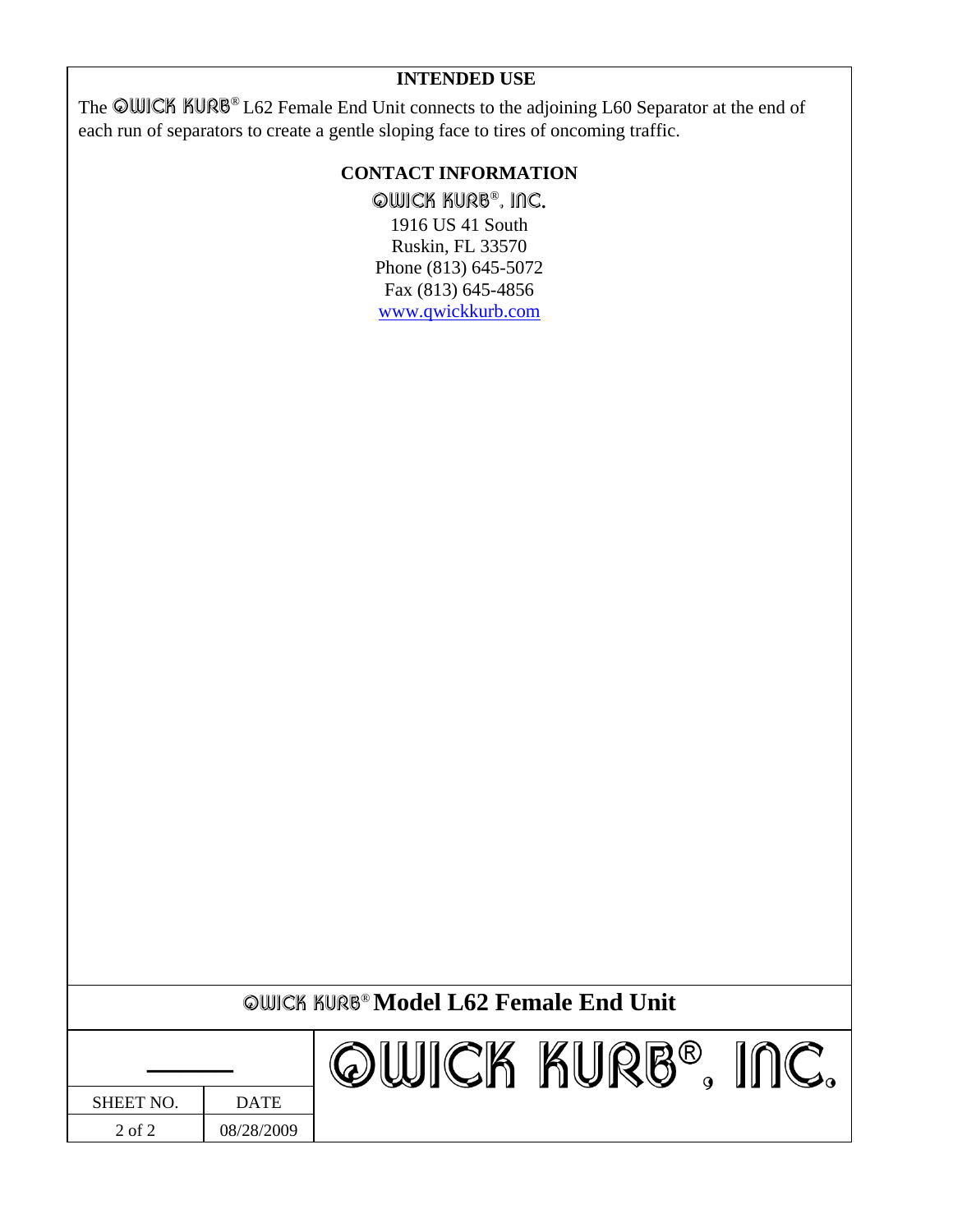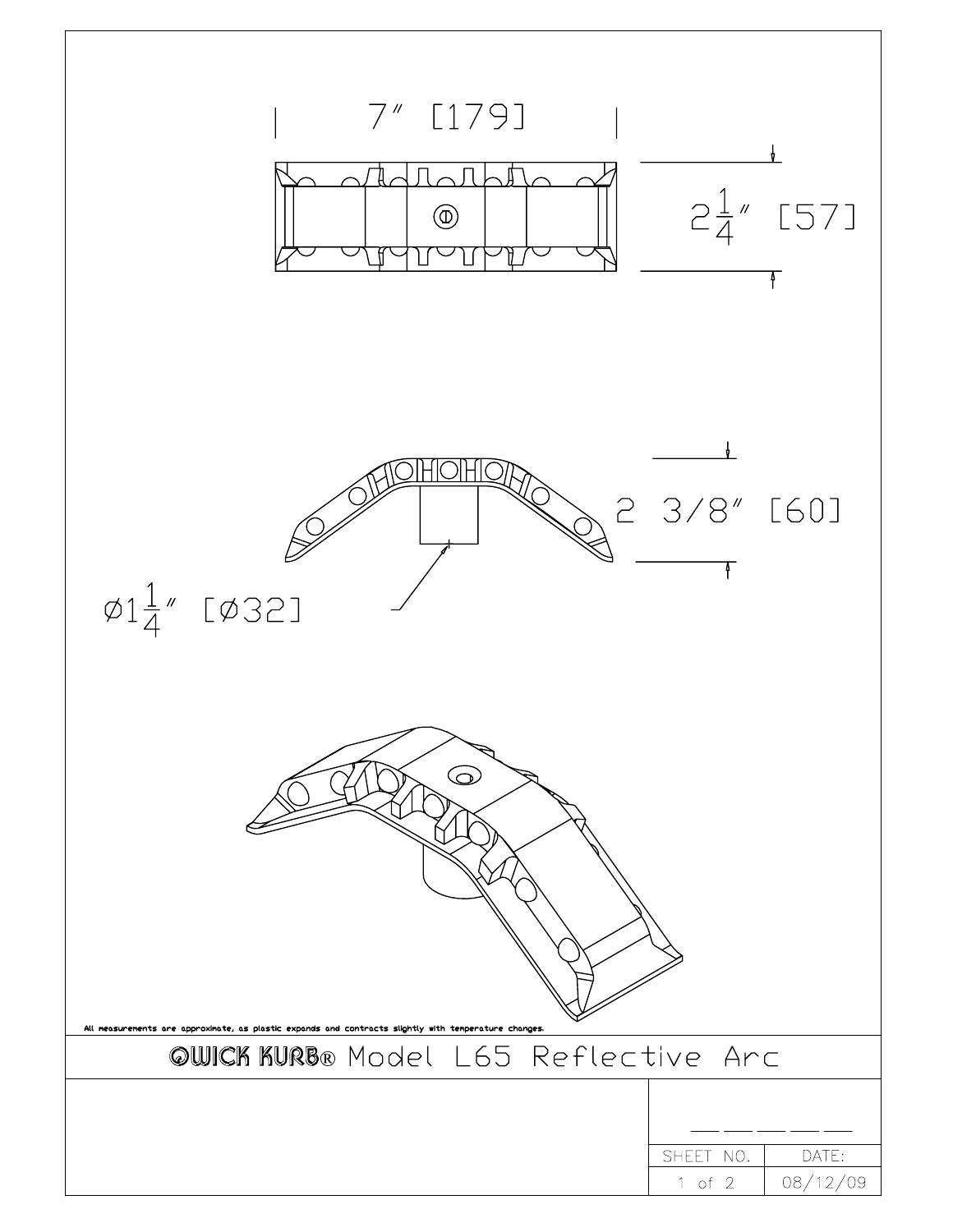The OWICK KURB® L65 Reflective Arc should be installed on each Separator unit. The L65 is designed in an arc shape to aid motorists, in darkened conditions, to identify the Separator as a raised element. A flat design would mislead motorists into believing the Separator was a flat surface.

## **CONTACT INFORMATION**

**QWICK KURB®, INC.**<br>1916 US 41 South Ruskin, FL 33570 Phone (813) 645-5072

Fax (813) 645-4856 www.qwickkurb.com

|                  |             | <b>QWICK KURB<sup>®</sup> Model L65 Reflective Arc</b> |        |  |
|------------------|-------------|--------------------------------------------------------|--------|--|
|                  |             | ICK                                                    | AURB®. |  |
| <b>SHEET NO.</b> | <b>DATE</b> |                                                        |        |  |
| $2$ of $2$       | 08/12/2009  |                                                        |        |  |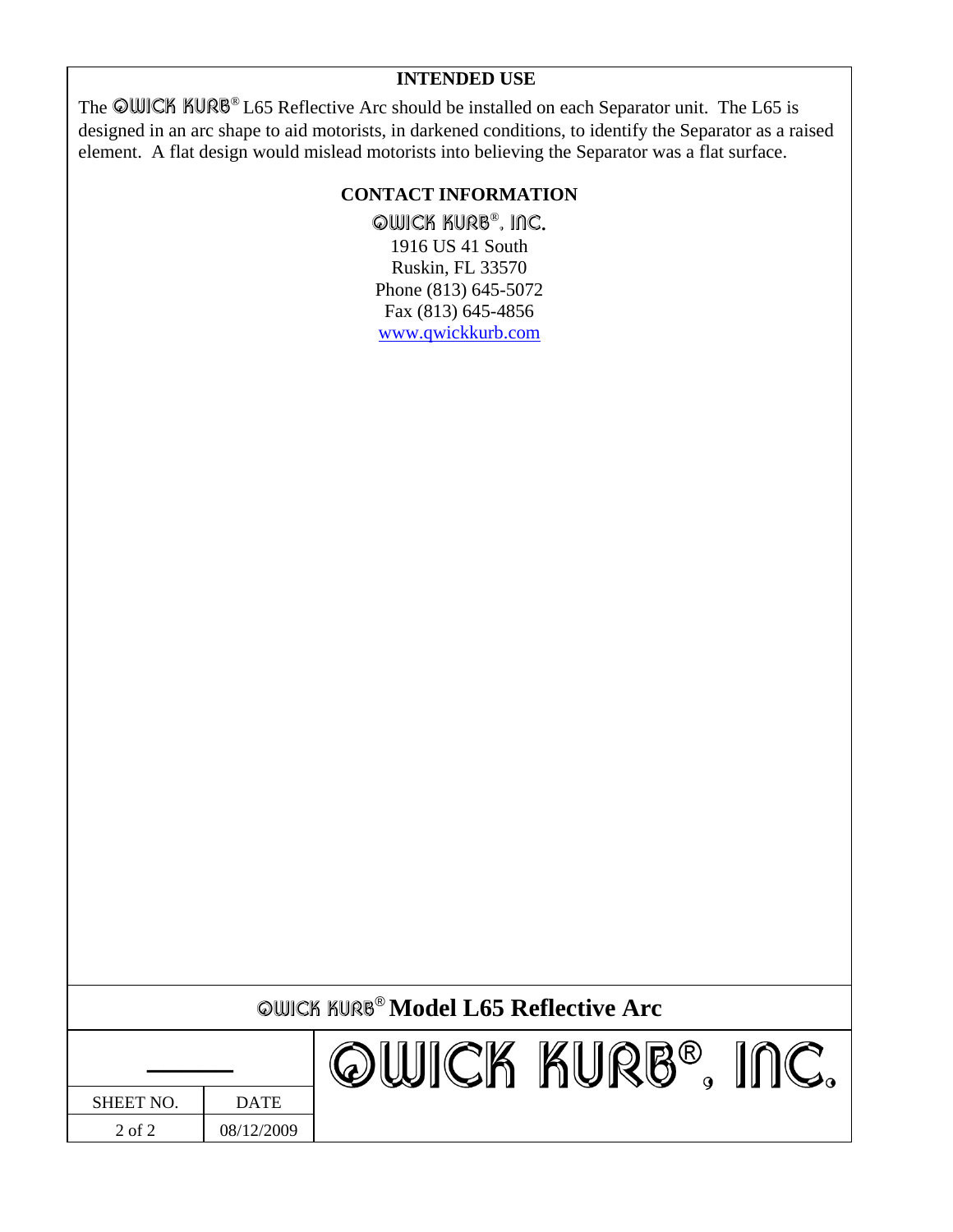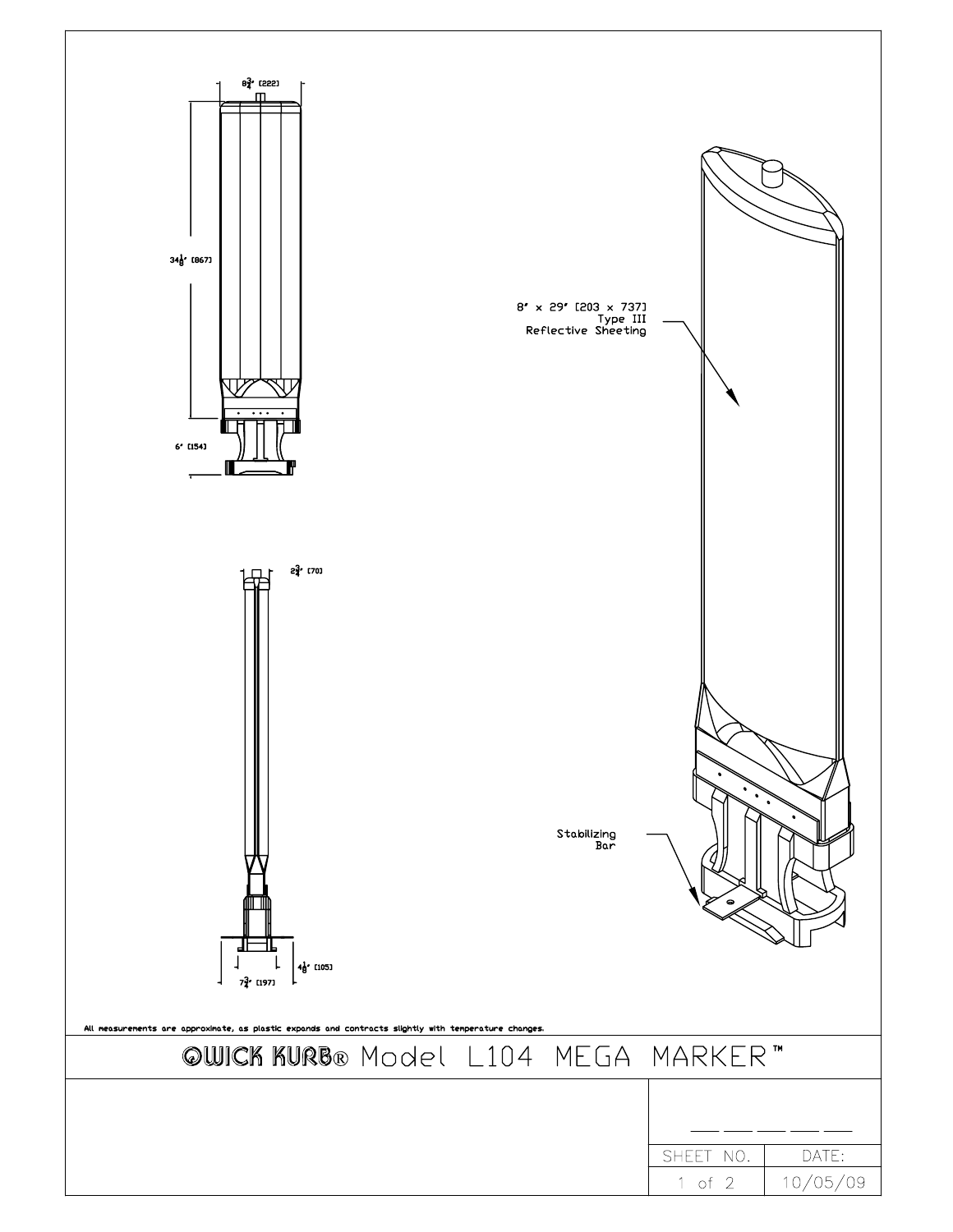The QWICK KURB<sup>®</sup> Model L104 MEGA MARKER<sup>TM</sup> is a large marker designed to be clearly visible in order to demarcate vehicular lanes as a longitudinal channelizer. The L104 attaches directly to the L60 Category A Lane Separator, the L50 Stand Alone Base Unit and other @WICK KURB<sup>®</sup>, InC. mounting devices.

## **CONTACT INFORMATION**

**QWICK KURB<sup>®</sup>, INC.**<br>1916 US 41 South Ruskin, FL 33570 Phone (813) 645-5072 Fax (813) 645-4856 www.qwickkurb.com

| <b>QWICK KURB® Model L104 MEGA MARKER</b> TM |
|----------------------------------------------|
|----------------------------------------------|

| <b>SHEET NO.</b> | <b>DATE</b> |
|------------------|-------------|
| 2 of 2           | 10/05/2009  |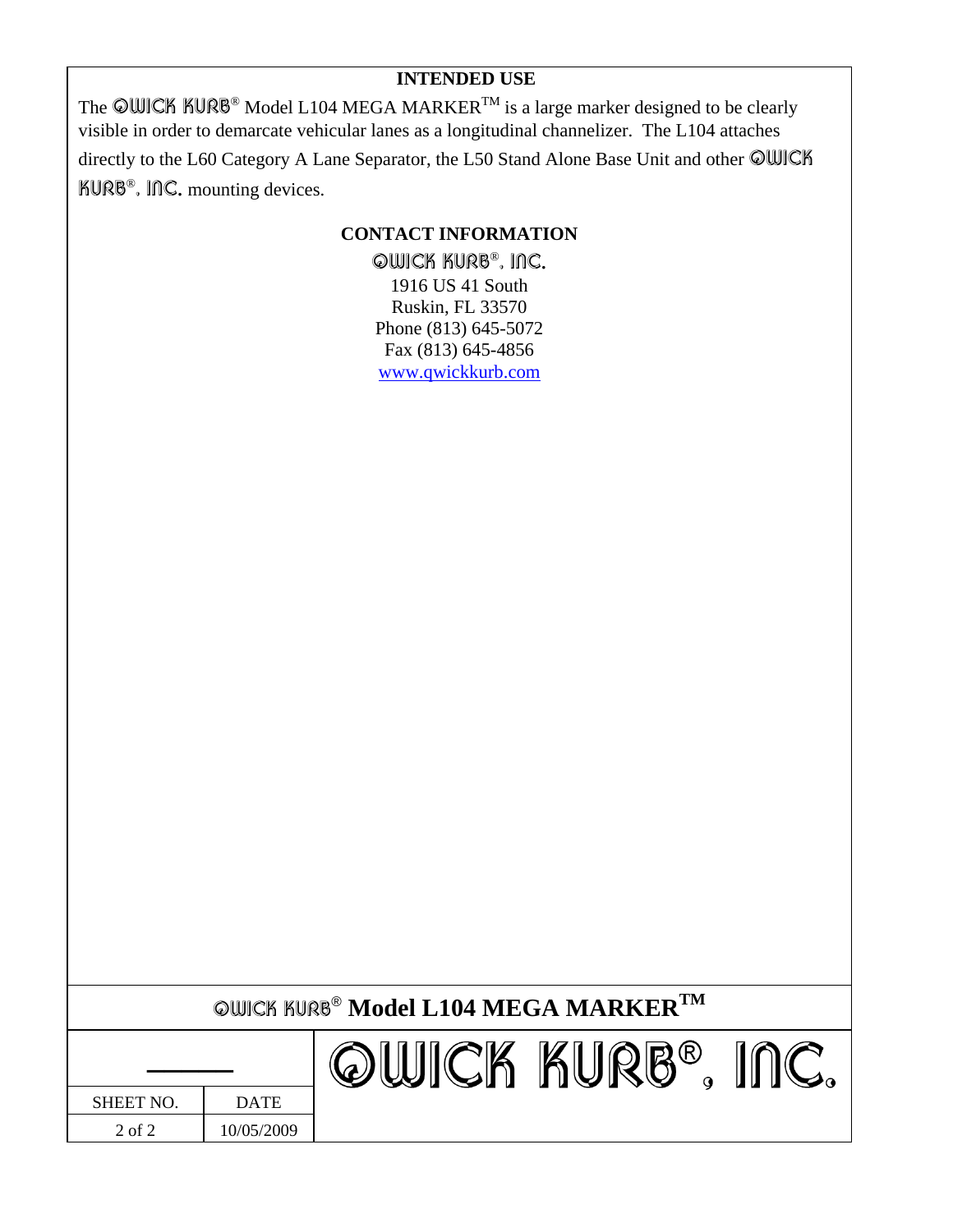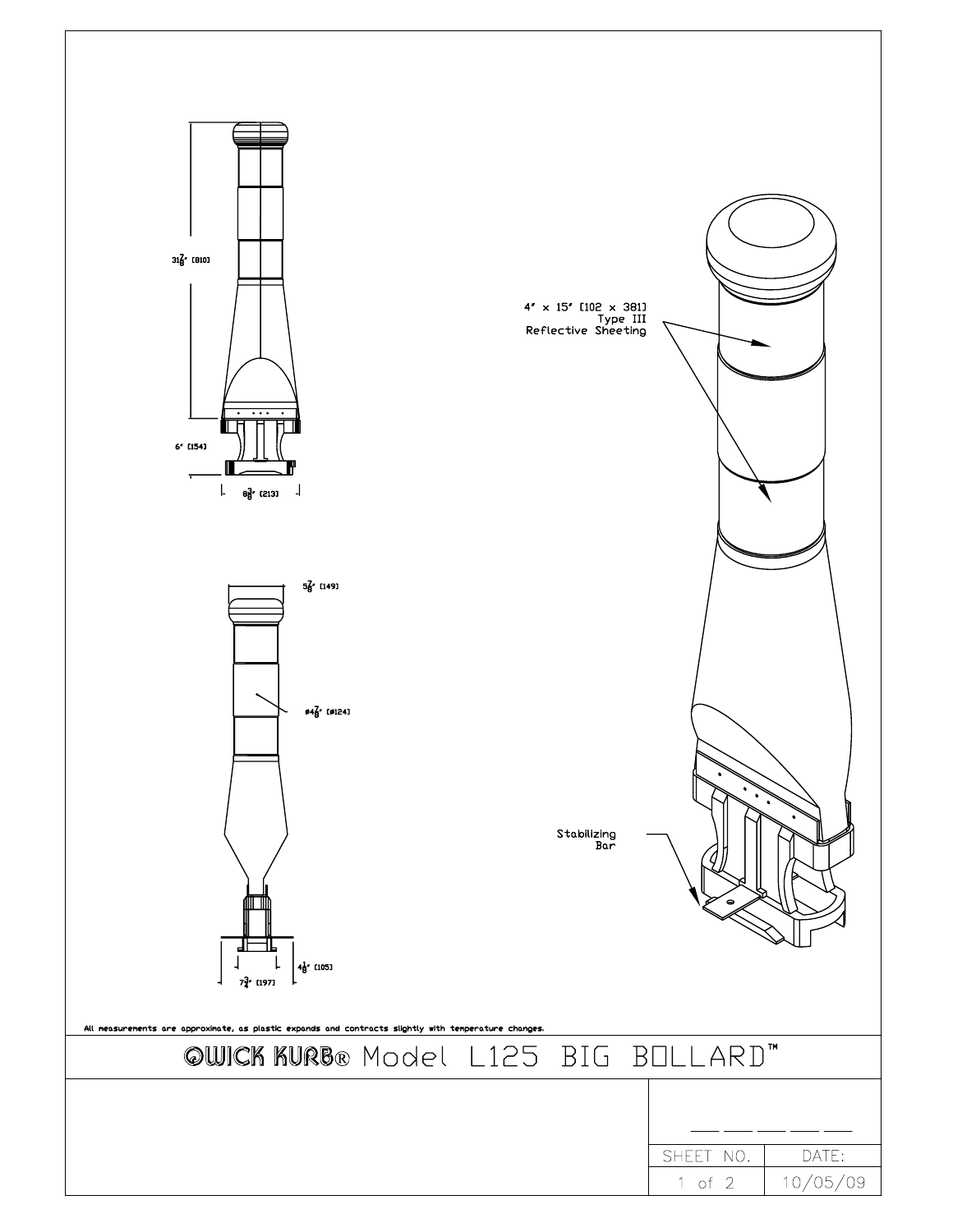The QWICK KURB<sup>®</sup> Model L125 BIG BOLLARD<sup>TM</sup> is a large bollard designed to be clearly visible in order to demarcate vehicular lanes as a longitudinal channelizer. The L125 attaches directly to the

L60 Category A Lane Separator, the L50 Stand Alone Base Unit and other QWICK KURB®, INC. mounting devices.

## **CONTACT INFORMATION**

QWICK KURB®, INC. 1916 US 41 South Ruskin, FL 33570 Phone (813) 645-5072 Fax (813) 645-4856 www.qwickkurb.com

|  | ©WICK KURB® ${\bf Model~L125~BIG~BOLLARD}^{\rm TM}$ |  |
|--|-----------------------------------------------------|--|
|--|-----------------------------------------------------|--|

| <b>SHEET NO.</b> | <b>DATE</b> |
|------------------|-------------|
| 2 of 2           | 10/05/2009  |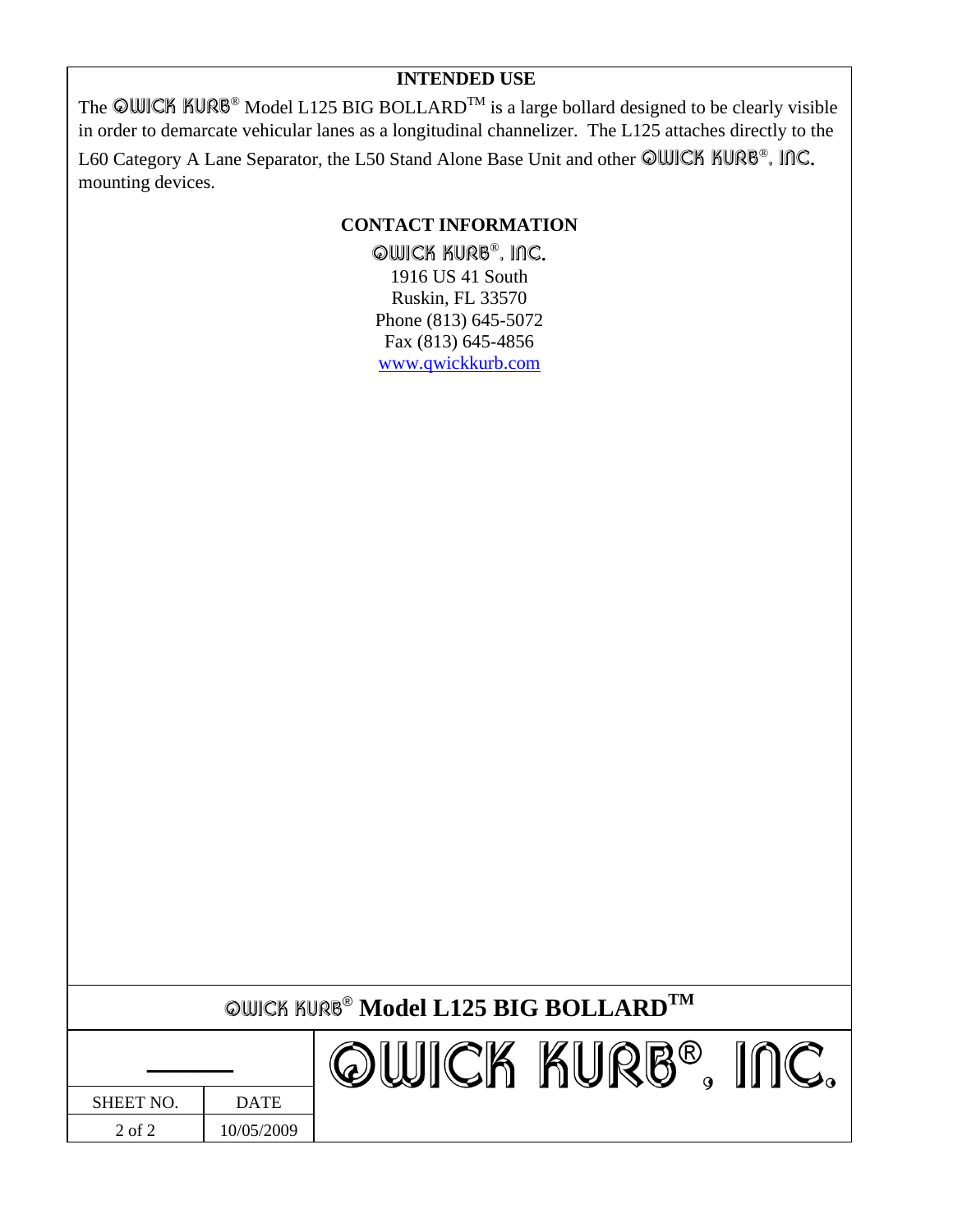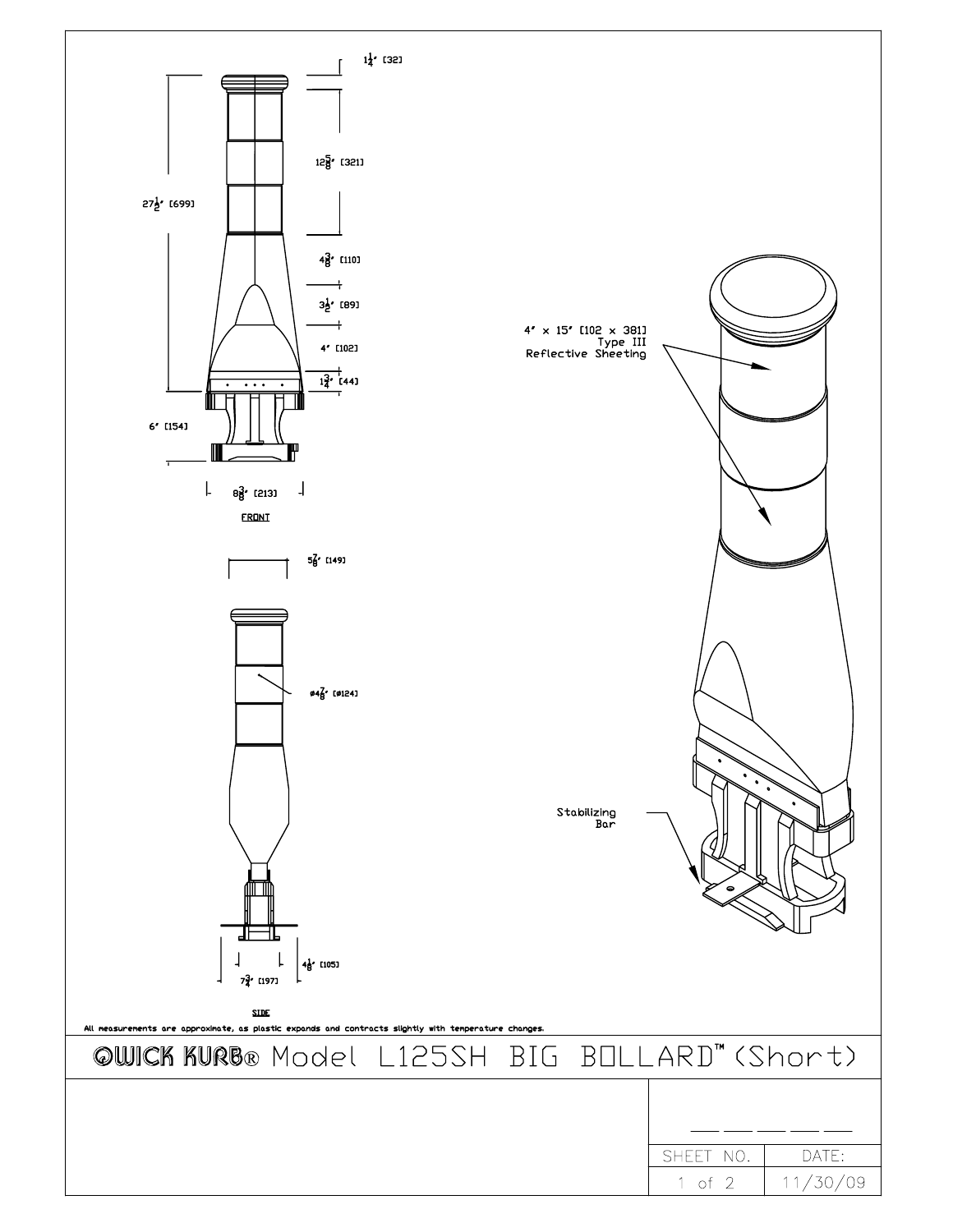The  $\bigcirc$ WICK KURB® Model L125SH BIG BOLLARD<sup>TM</sup> (Short) is a large bollard designed to be clearly visible in order to demarcate vehicular lanes as a longitudinal channelizer. The L125SH attaches directly to the L60 Category A Lane Separator, the L50 Stand Alone Base Unit and other QWICK KURB®, INC. mounting devices.

## **CONTACT INFORMATION**

QWICK KURB®, INC. 1916 US 41 South Ruskin, FL 33570 Phone (813) 645-5072 Fax (813) 645-4856 www.qwickkurb.com

| <b>©WICK KURB<sup>®</sup> Model L125SH BIG BOLLARD<sup>TM</sup> (Short)</b> |                   |  |  |  |  |
|-----------------------------------------------------------------------------|-------------------|--|--|--|--|
|                                                                             | OWICK KURB®, INC. |  |  |  |  |

| SHEET NO.  | <b>DATE</b> |
|------------|-------------|
| $2$ of $2$ | 11/30/2009  |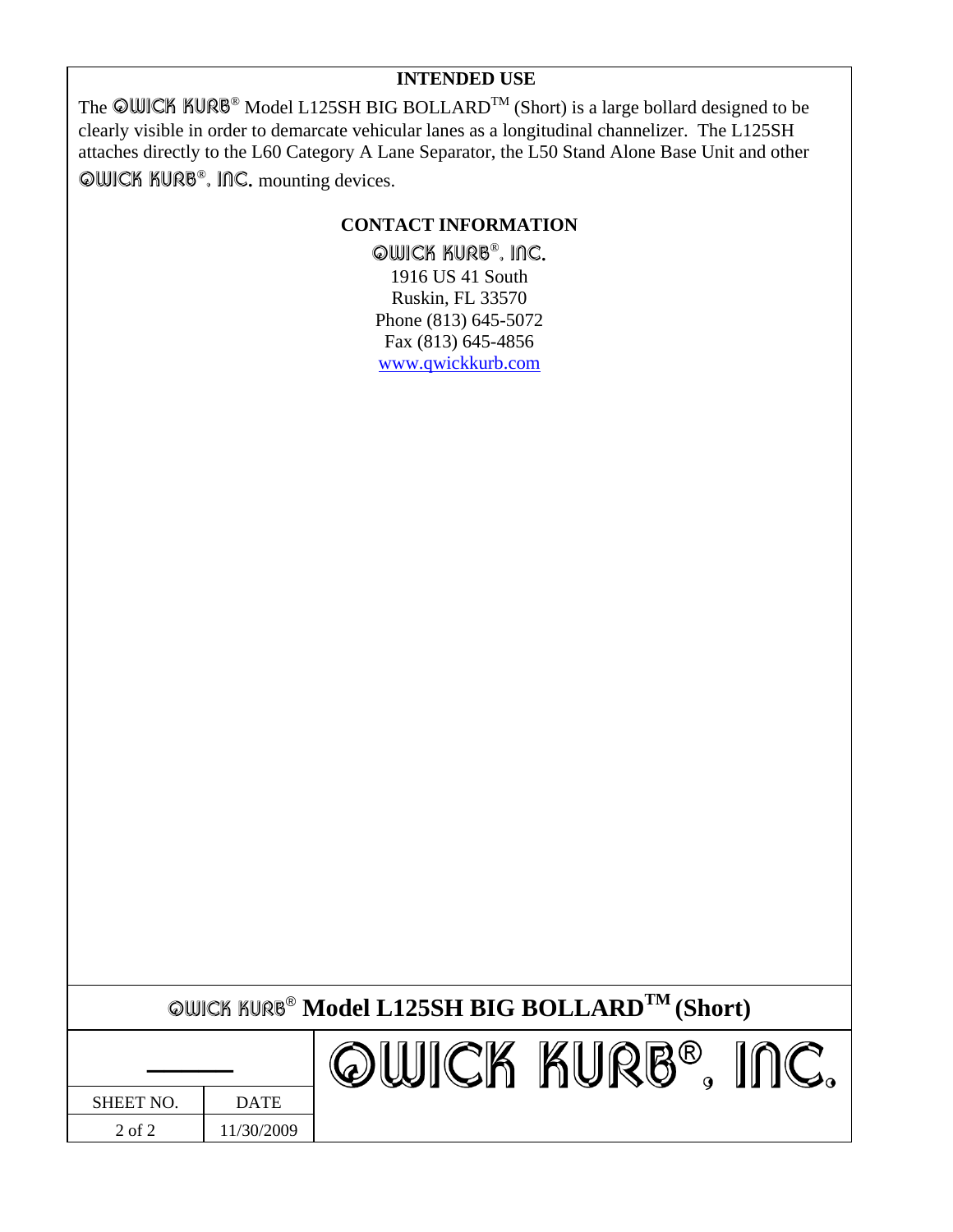